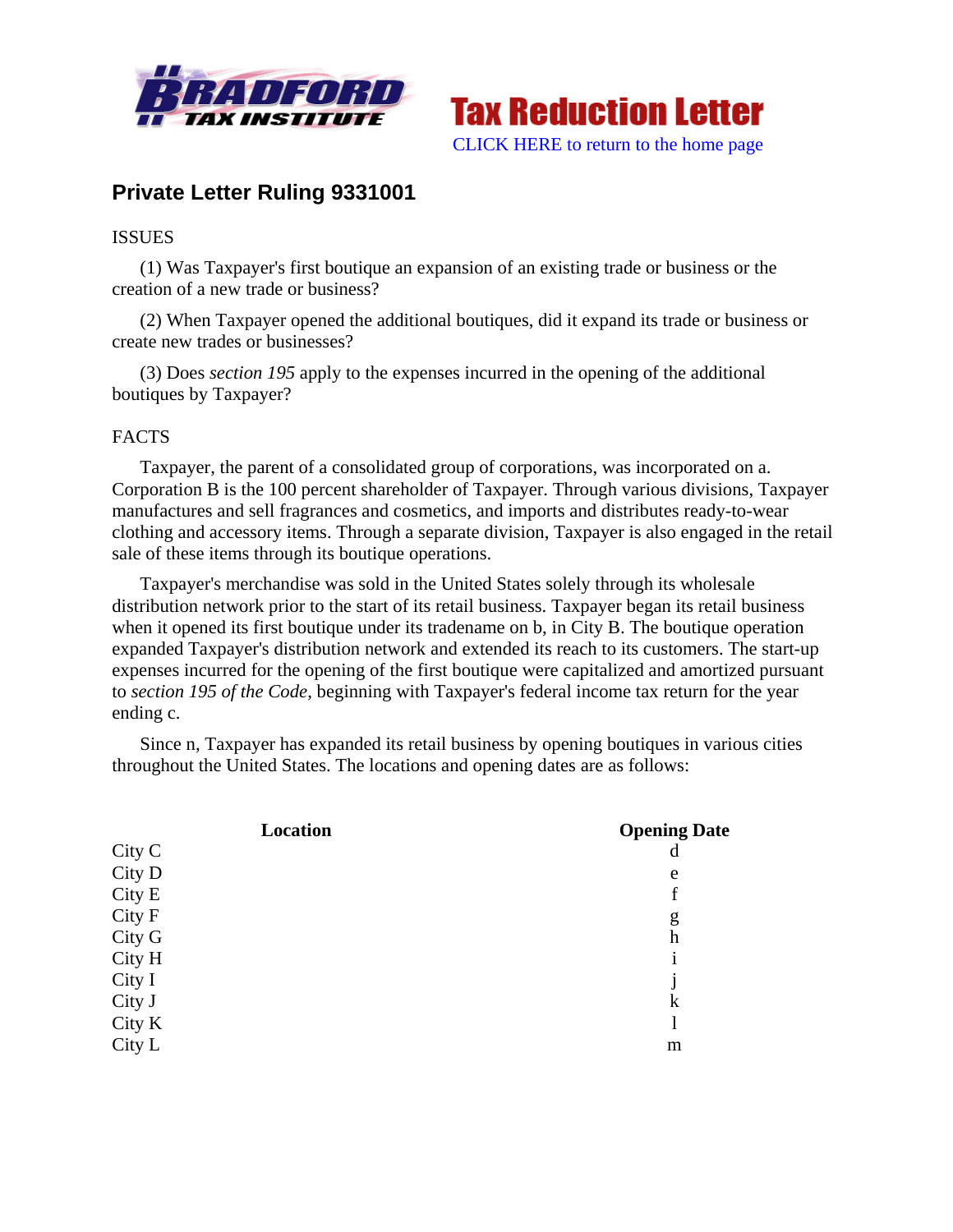From a strategic standpoint, the selection of the location of each new boutique is based upon the potential of the boutique to generate sufficient sales to enable Taxpayer to meet its return on investment requirements while maintaining and enhancing Taxpayer's image.

The boutiques are operationally indistinguishable from one another. The site of each new boutique is usually in the same part of a particular city as Taxpayer's principal competitors. The interior design of each boutique follows a standard and consistent theme that is dictated by Taxpayer, adapted only to fit the existing structure of the leased space. During the construction period of each boutique, Taxpayer retains the services of the same independent contractor to oversee and coordinate the activities of the various contractors and to serve as liaison with Taxpayer.

Three or four months are usually required to build a boutique. Taxpayer regularly assigns employees to the various tasks involved in opening a boutique, including stocking merchandise and hiring sales staff. In the two weeks before completion of construction of a boutique, Taxpayer sends a team of three employees who are experienced in store openings to the new location to prepare for opening day. One of these individuals usually remains at the new location for a few weeks after opening to oversee initial operations, and to train the newly-hired manager in Taxpayer's methods and procedures.

Each boutique is stocked with Taxpayer's ready-to-wear clothing, accessory items, and cosmetics and fragrances. All boutiques are totally dependent on Taxpayer, which provides their accounting, financing, management, purchasing, and advertising services.

#### LAW AND ANALYSIS

*Section 162(a) of the Code* provides, in part, that there shall be allowed as a deduction all the ordinary and necessary expenses paid or incurred during the taxable year in carrying on any trade or business.

*Section 263(a) of the Code*, in essence, provides that no deduction shall be allowed for capital expenditures. Section  $1.263(a)-1(a)(1)$  of the Income Tax regulations provides that generally no deduction is allowed for any amount paid out for new buildings or for permanent improvements or betterments made to increase the value of any property or estate.

*Section 195(a) of the Code* provides that except as otherwise provided in *section 195*, no deduction is allowed for start-up expenditures.

*Section 195(b) of the Code* provides that start-up expenditures may, at the election of the taxpayer, be treated as deferred expenses. Such deferred expenses are allowed as a deduction prorated equally over a period of not less than 60 months (beginning in the month the active trade or business begins).

*Section 195(c)(1)(A) of the Code* defines the term "start-up expenditures" as any amount paid or incurred in connection with (1) investigating the creation or acquisition of an active trade or business, or (2) creating an active trade or business, or (3) engaging in any activity for profit and for the production of income before the day on which the active trade or business begins in anticipation of the activity becoming an active trade or business. *Section 195(c)(1)(B)* provides that the amount paid or incurred in one of these manners is a start up expenditure only if the amount would be deductible if paid or incurred in connection with the operation of an existing trade or business.

Whether a business is an expansion of an existing trade or business or new trade or business depends on the facts and circumstances of each case. S. Rep No. 1036, 96th Cong., 2d Sess. 12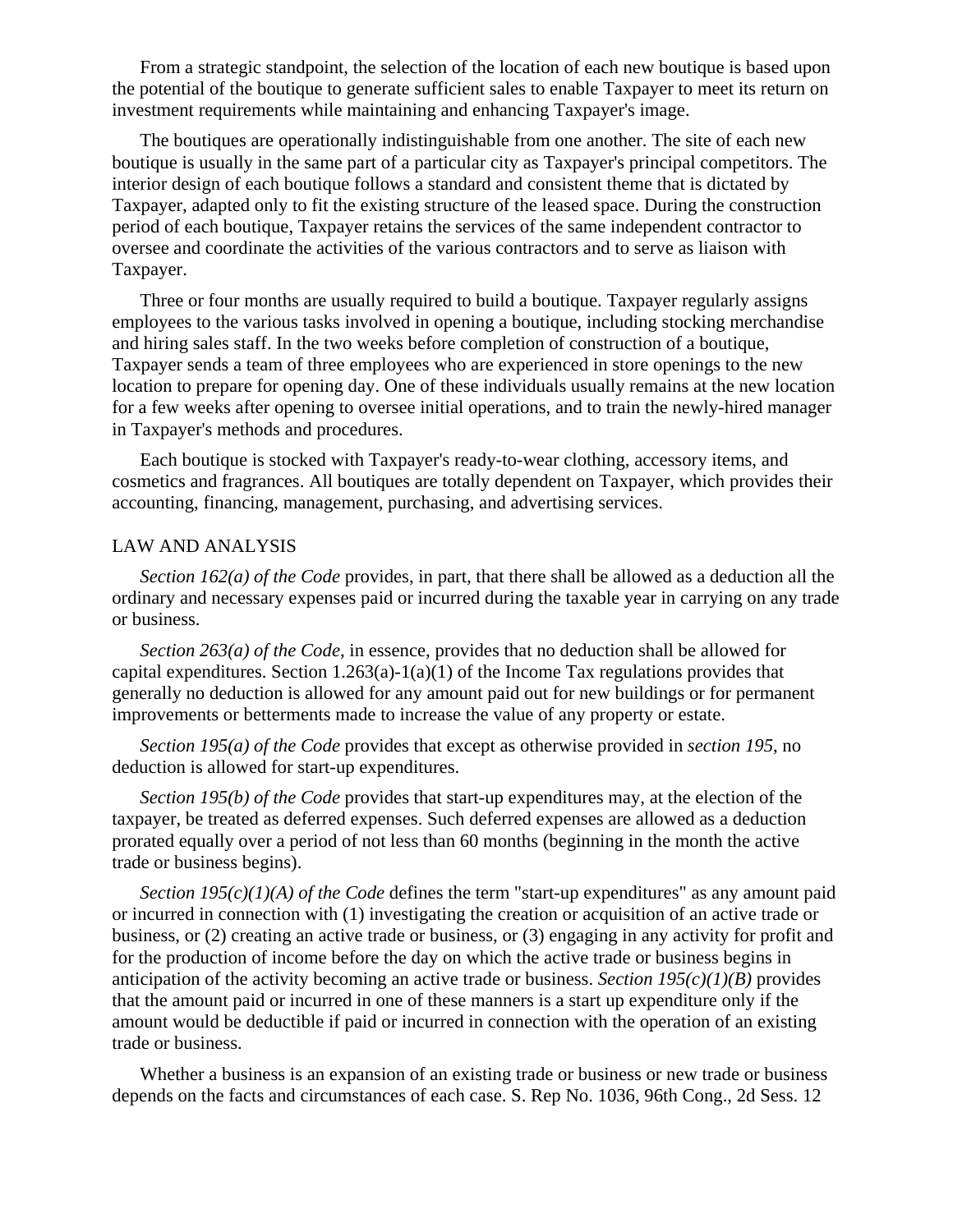(1980); see also *Higgins v. Commissioner, 312 U.S. 212, 217, 85 L. Ed. 783, 61 S. Ct. 475, 1941- 1 C.B. 340 (1941)*. We have found no authorities that provide a test for determining when an existing business begins a new trade or business. However, we believe that the law defining when a trade or business begins for a new enterprise or entity provides the most likely approach for answering this question.

The leading case defining when a trade or business begins is *Richmond Television Corp. v. United States, 345 F. 2d 901 (4th Cir. 1965)*. In Richmond Television, the taxpayer was a corporation organized to operate a television station. It applied for a broadcasting license in 1952. Prior to receiving its broadcasting license and commencing its broadcasting activities in 1956, the taxpayer incurred expenses in training prospective employees. The taxpayer deducted these costs as business expenses under *section 162 of the Code*.

In addressing the issue of deductibility of business expenses, the court in Richmond Television stated that a taxpayer "has not `engaged in carrying on any trade or business' within the intentment of *section 162(a)* until such time as the business has begun to function as a going concern and performed those activities for which it was organized." *345 F.2d at 907*. The court held that the taxpayer was not a "going concern" until the broadcasting license was issued and broadcasting commenced. Because the costs of training prospective employees were incurred before the license was issued and before broadcasting commenced, the court held that the costs were capital expenditures and were not deductible under *section 162(a) of the Code*.1

The Service follows the "going concern" test of Richmond Television. For example, *Rev. Rul. 81-150, 1981-1 C.B. 119*, cites Richmond Television to support its holding that a partnership, which was formed to engage in the offshore oil drilling business, and which had to construct an offshore drilling rig before it could begin operations, was not carrying on a trade or business until the drilling rig was completed and placed in operation.

The authorities cited can be summarized by stating that the crucial prerequisite for deductibility of trade or business expenses under *section 162 of the Code* is that the enterprise incurring them must be beyond the point of mere preparation and actually be engaged in the primary activities intended. Applying this rule to the question of when an entity already engaged in a trade or business begins a new trade or business, it is appropriate to look for a change in the nature of the activities engaged in by the entity.2 We believe that the activities involved in operating a retail operation, such as a boutique, are substantially different from those of a manufacturer or wholesale distributor. On b, when Taxpayer opened its first boutique for business, Taxpayer began performing the activities that its retail establishment had been organized to perform. Therefore, Taxpayer should be considered to have begun a new trade or business on b.

However, as Taxpayer opened new boutiques in different parts of the country, it was expanding its existing retail business, rather than starting new businesses. This conclusion is indicated by facts showing that Taxpayer had established a system of operation for its retail enterprise at the beginning of the enterprise. This system included established management procedures, a package of accounting, management, financing, advertising, and purchasing services furnished to each boutique, and even a standard interior decor at each location.3 Therefore, Taxpayer's expenses paid or incurred in connection with the operation of the boutiques during the years in question were paid or incurred in connection with the operation of an existing trade or business.